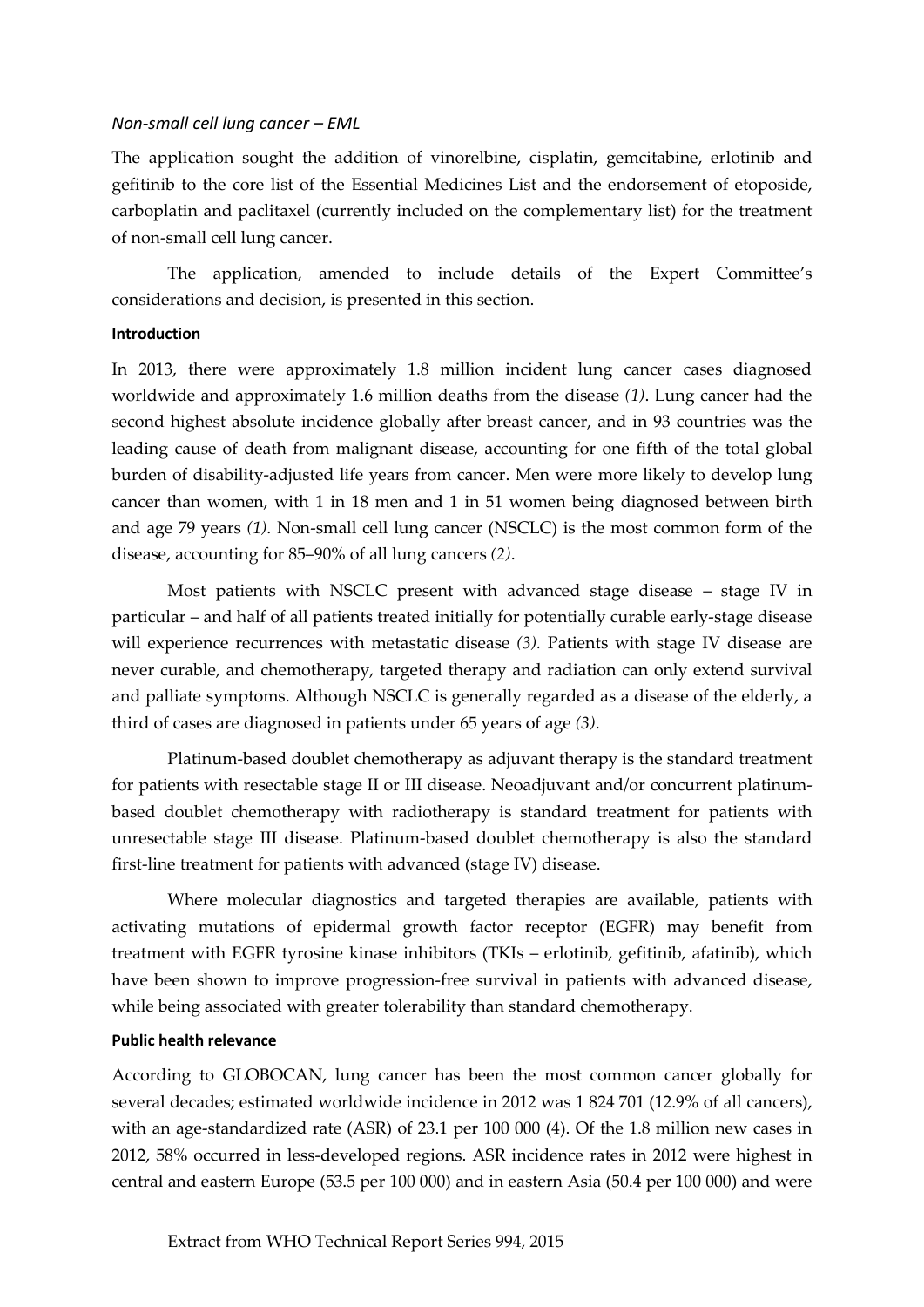25% higher for men than for women (205 and 165 per 100 000 respectively). GLOBOCAN estimated the global mortality rate in 2012 to be 1 589 925 with an ASR of 19.7 per 100 000.

## **Requirements for diagnosis, treatment, and monitoring**

## *Diagnostics*

Histopathological diagnosis from surgical sample, core- or fine-needle biopsies or cytology cell blocks from pleural effusion is essential. Adequate tissue must be obtained to permit the needed testing outlined here to be performed.

Immunohistochemistry (IHC) helps to subtype NSCLC: squamous cells are generally TTF1-negative and p40- and p63-positive, while adenocarcinomas are generally TTF1 positive and p40- and p63-negative (5, 6). Molecular testing is crucial for first-line treatment with molecular targeted therapy. This includes EGFR gene mutation analysis by Sanger sequencing or amplification refractory mutation system and anaplastic lymphoma kinase (ALK) gene rearrangement by break-apart fluorescent-in-situ hybridization or IHC (7). Laboratories should use a validated mutation platform and participate in an external quality assurance programme.

## *Testing*

Contrast-enhanced computerized tomography (CT) scan of the chest and upper abdomen, blood counts and blood chemistries for renal and hepatic function are required. CT scan or magnetic resonance imaging of brain or bone should be offered to patients with clinical symptoms suggestive of brain or bone metastases.

## *Administration and care of patients*

Intravenous infusion capacity and regular patient access to acute clinical care are essential. Medications can be delivered in outpatient facilities. Antiemetics should accompany administration of all chemotherapy and intravenous hydration is essential before cisplatin. Clinical staff should be competent in identifying and managing soft tissue extravasation reactions from vinca alkaloids, and severe allergic reactions during taxane or carboplatin administration.

CT scans are required to assess response to treatment. Access to laboratory facilities for monitoring adverse effects is also required. Clinicians should be proficient in recognizing and addressing the potential side-effects of chemotherapy, and broad-spectrum antibiotics and transfusion facilities must be available to manage life-threatening events such as bone marrow suppression and neutropenic fever. Social well-being is inevitably affected by the diagnosis and treatment of NSCLC, and the financial burden of treatment may be particularly heavy for patients with metastatic NSCLC as many drugs are still on patent. Psychological and social support professionals are best integrated into multidisciplinary teams to care for patients with NSCLC.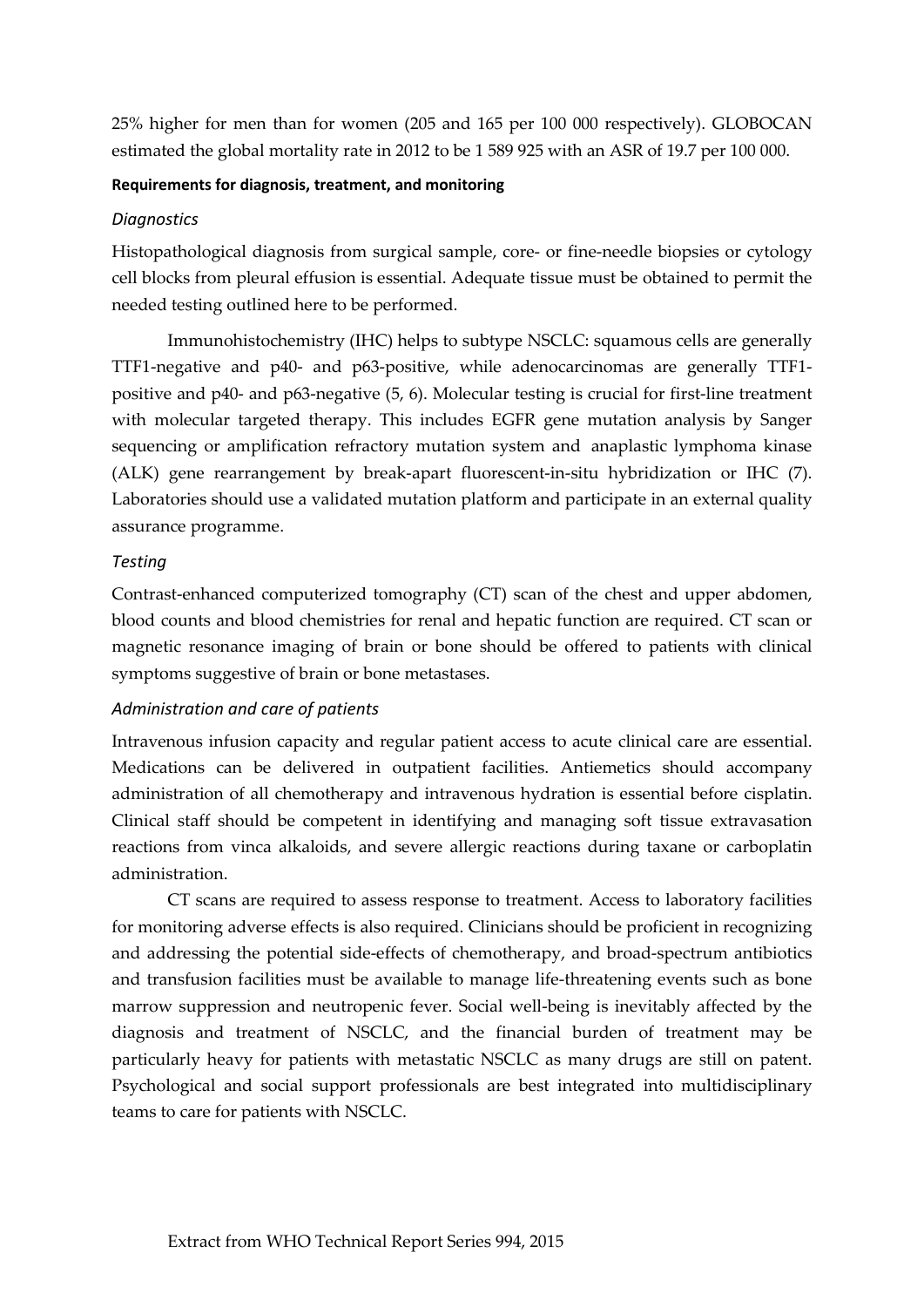## **Overview of regimens**

The following includes basic information on administration and dosing for the proposed standard regimen options; no details are given of ancillary medications pertaining to the management of adverse events.

## *Standard regimens – by stage of disease*

- **Adjuvant chemotherapy for stage II and III NSCLC (every 21 days, 4 cycles)**
	- vinorelbine 25–30 mg/m<sup>2</sup> IV infusion on days 1 and 8
	- cisplatin 75–100 mg/m<sup>2</sup> IV infusion on day 1

or

- etoposide 50 mg/m<sup>2</sup> IV infusion on days 1–5
- cisplatin 50 mg/m<sup>2</sup> IV infusion on days 1 and 8

or

- gemcitabine 1250 mg/m<sup>2</sup> IV infusion on days 1 and 8
- cisplatin 75 mg/m<sup>2</sup> IV infusion on day 1

or

- paclitaxel 200 mg/m<sup>2</sup> IV infusion on day 1
- carboplatin AUC 6 IV infusion on day 1
- **Concurrent chemotherapy/radiotherapy regimen for stage III unresectable NSCLC**

*If performance status good, age <70 and adequate renal function:*

- etoposide 50 mg/m<sup>2</sup> IV infusion on days 1–5 and 29–33
- cisplatin 50 mg/m<sup>2</sup> IV infusion on days 1, 8, 29 and 36 concurrent with thoracic RT

or

- paclitaxel 45–50 mg/m<sup>2</sup> IV infusion weekly
- carboplatin AUC 2 IV infusion weekly

concurrent with thoracic RT

followed by:

- paclitaxel 200 mg/m<sup>2</sup> IV infusion on day1
- carboplatin AUC 6 IV infusion on day 1

two cycles, starting 2–4 weeks after completion of radiation therapy

*If age >70, or fair performance status, or CrCl 50–60:*

- cisplatin 40 mg/m<sup>2</sup> IV infusion on first day of each treatment week of thoracic RT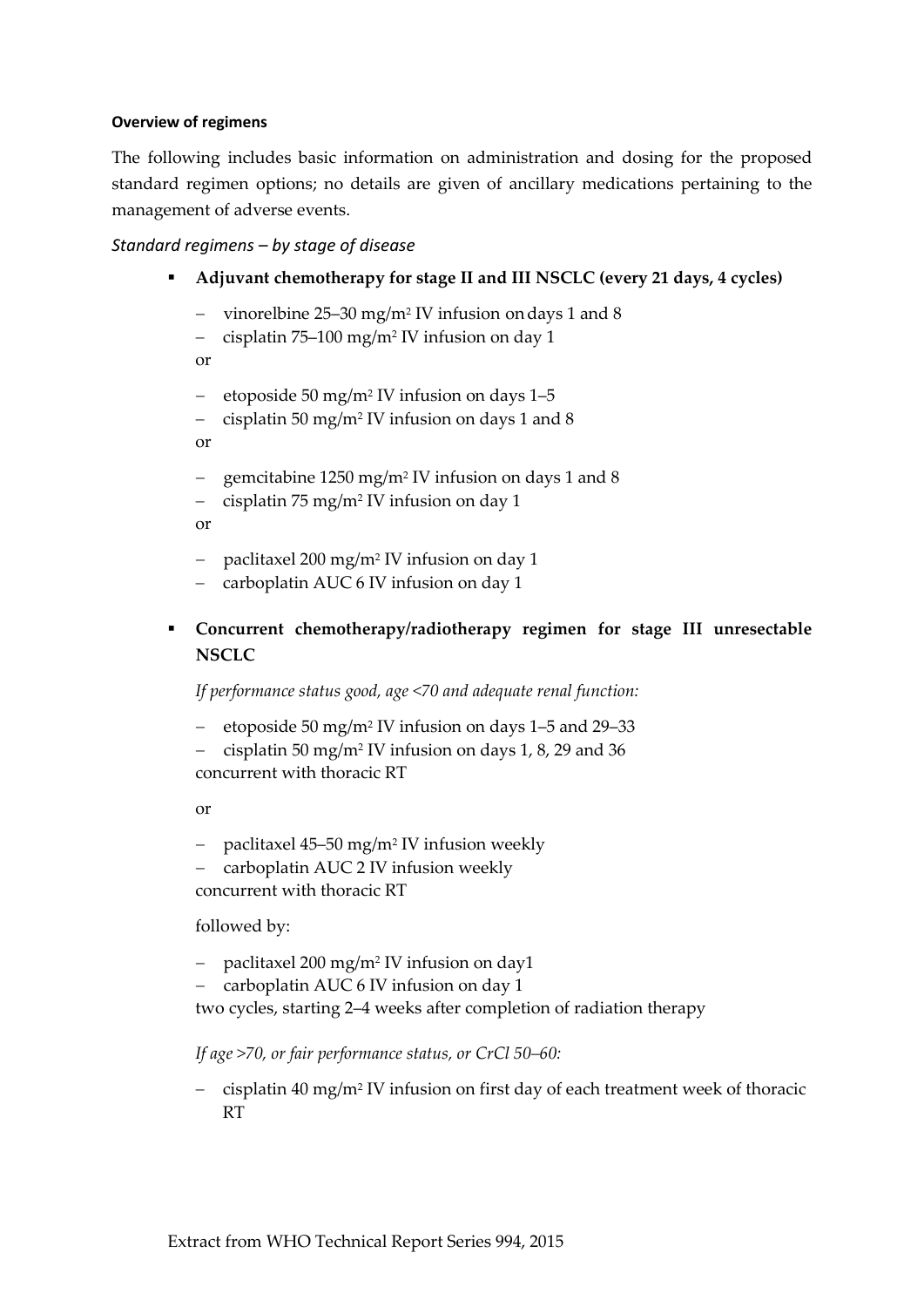## *Standard regimens – first-line chemotherapy for metastatic NSCLC*

The regimens detailed below are for patients with no detectable targeted mutation or in whom mutation analysis could not be done. They have similar outcomes in relation to NSCLC survival. Toxicities vary among regimens but are not greatly different overall. Regimen choice can be based on drug availability and cost. Platinum agents improve survival only in patients without prior platinum exposure in the first-line setting *(8).*

- paclitaxel 90 mg/m<sup>2</sup> IV infusion on days 1, 8 and 15

- carboplatin AUC 6 IV infusion on day 1 every 21 days for 4–6 cycles

or

- paclitaxel 200 mg/m<sup>2</sup> IV infusion on day 1 - carboplatin AUC 6 IV infusion on day 1 every 21 days for 4–6 cycles

or

- gemcitabine 1000 mg/m<sup>2</sup> IV infusion on days 1, 8 and 15

- cisplatin 75 mg/m<sup>2</sup> IV infusion on day 1 every 28 days for 4–6 cycles

or

- gemcitabine 1000 mg/m<sup>2</sup> IV infusion on days 1 and 8

- cisplatin 75 mg/m<sup>2</sup> IV infusion on day 1 every 21 days for 4–6 cycles

or

- gemcitabine 1000 mg/m<sup>2</sup> IV infusion on days 1 and 8

- carboplatin AUC 5 IV infusion on day 1

every 21 days for 4–6 cycles

### *Standard regimens – TKI for metastatic NSCLC with activating EGFR mutations*

 $-$  erlotinib 150 mg/day orally

or

 $-$  gefitinib 250 mg/day orally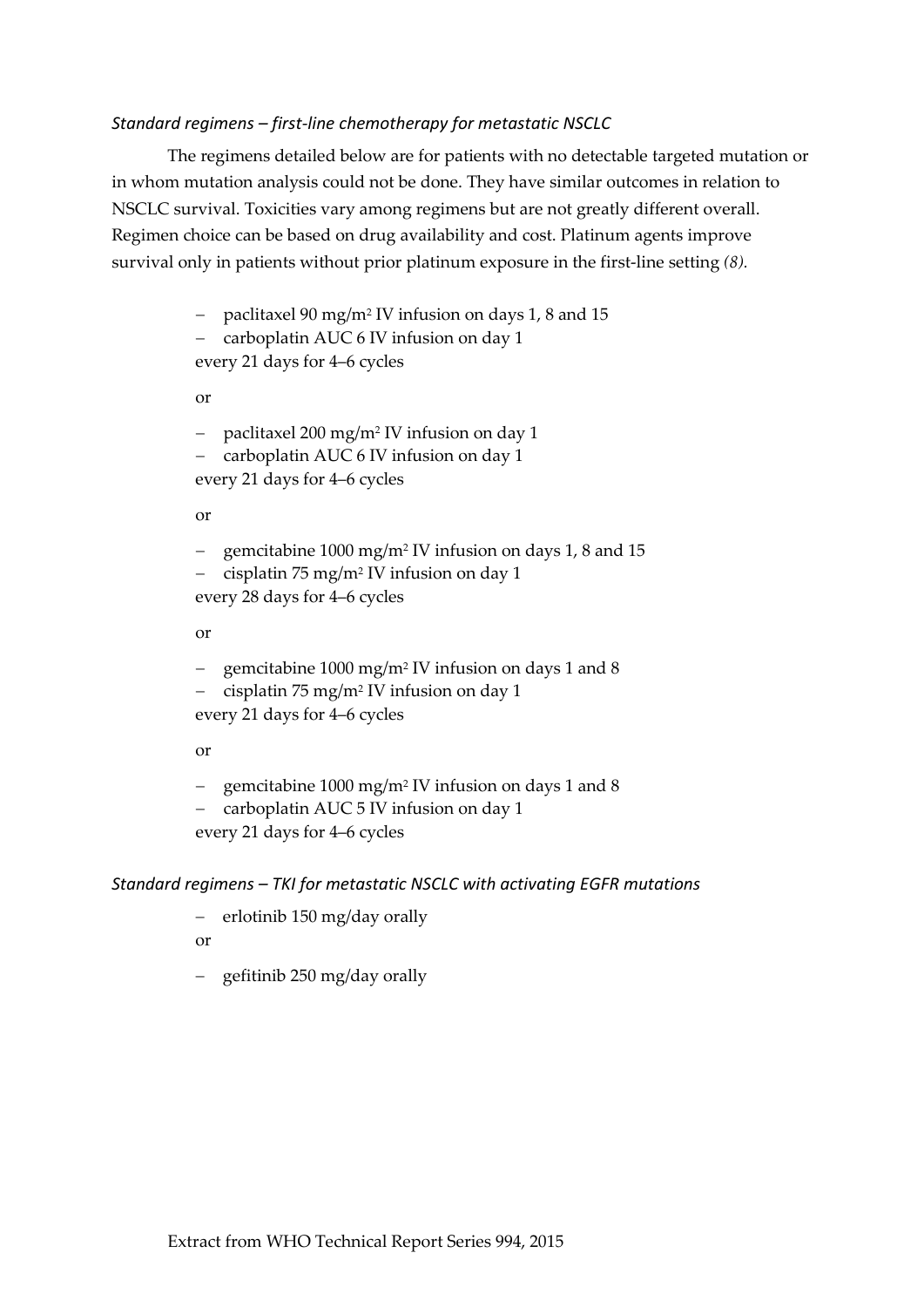#### **Review of benefits and harms**

#### *Benefits*

Surgery and adjuvant chemotherapy are important contributors to cure for early-stage disease. Combined modality treatment preserves a chance of long-term survival for patients with unresectable stage III disease.

A significant improvement in overall survival has been confirmed by several systematic reviews of randomized controlled studies assessing modern cisplatin-based chemotherapies. A first meta-analysis showed an absolute 5-year survival improvement of 5.4% (hazard ratio (HR) 0.89; 95% CI: 0.82–0.96) after adjuvant chemotherapy *(9)*. Heterogeneity of chemotherapy effect among trials was limited ( $I^2 = 6\%$ ). The effect of cisplatin and vinorelbine was marginally better than that of other chemotherapy combinations: vinorelbine (HR 0.80; 95% CI: 0.70–0.91), etoposide or vinca alkaloid (HR 0.92; 95% CI: 0.80–1.07), or other (HR 0.97; 95% CI: 0.84–1.13); test for interaction, *P* = 0.11. With the exception of cisplatin plus vinorelbine, the effect of chemotherapy was independent of whether patients received two- or three-drug regimens. The benefit varied with stage (test for trend, *P* = 0.04; for stage IA, HR 1.40; 95% CI: 0.95–2.06; for stage IB, HR 0.93; 95% CI: 0.78–1.10; for stage II, HR 0.83; 95% CI: 0.73–0.95; and for stage III, HR 0.83; 95% CI: 0.72– 0.94). A second meta-analysis showed an absolute improvement of 4% (95% CI: 3–6) at 5 years associated with adjuvant chemotherapy, with the main survival benefit being in stage II and III disease *(10)*. After surgery, studies have shown that doublet chemotherapy produces a relevant extension of life for patients, with survival extending to up to 10–12 months.

A systematic review confirmed the benefit for survival of platinum-based regimens compared with non-platinum chemotherapy in advanced NSCLC *(11)*. Platinum-based chemotherapy was associated with a reduction in the risk of death at 1 year (odds ratio (OR) 0.88; 95% CI: 0.78–0.99;  $P = 0.044$ ) compared with non-platinum chemotherapy, but also with an increased risk of grade 3–4 gastrointestinal and haematological toxicity. Another systematic review investigated whether chemotherapy given in addition to supportive care could prolong survival in advanced NSCLC *(12)*. Trials in the meta-analysis included patients who were unsuitable for surgery or radical radiation therapy who had received either chemotherapy and supportive care or supportive care alone. Survival analyses were based on 2533 deaths and 2714 patients from 16 trials. Chemotherapy was associated with a highly statistically significant benefit for survival (HR 0.77; 95% CI: 0.71–0.83). This benefit translated to an absolute improvement of 9% at 12 months increasing survival from 20% to 29% or an absolute increase in median survival of 1.5 months (from 4.5 months to 6 months).

In an indirect comparison, the effects of preoperative and postoperative chemotherapy on survival rates were compared in patients with operable NSCLC *(13)*. Both adjuvant and preoperative (neoadjuvant) chemotherapy had similar effects on overall survival. The relative HR of postoperative to preoperative administration on survival was 0.99 (95% CI: 0.81–1.21; *P* = 0.91), a statistically non-significant difference. In clinical practice,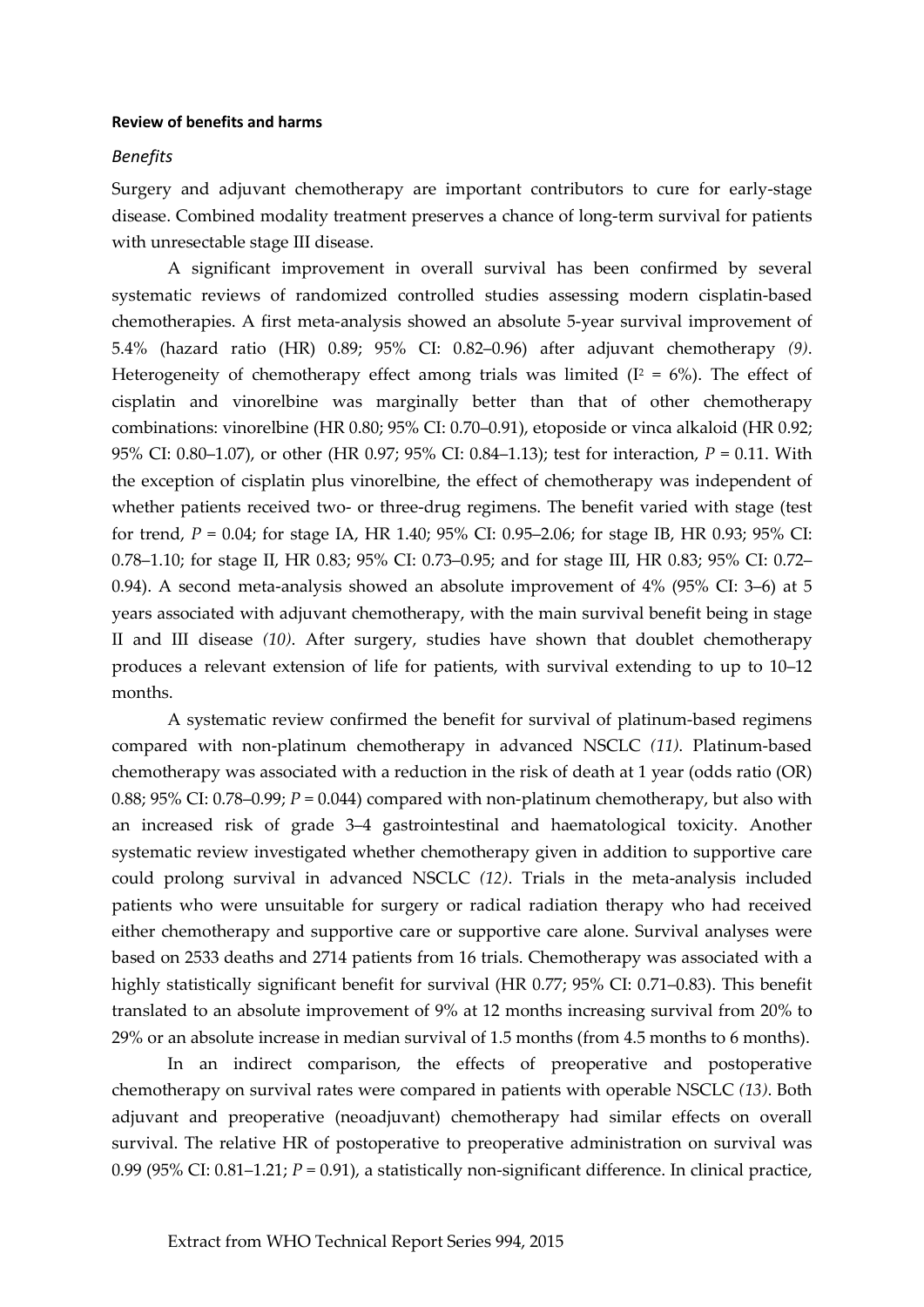adjuvant chemotherapy has become the standard of care as it represents a more pragmatic and feasible approach *(14)*. First-line platinum-based doublets commonly use docetaxel, etoposide, gemcitabine, paclitaxel and vinorelbine.

The majority of patients with stage IV NSCLC will inevitably progress after first-line or maintenance treatment. For elderly or frail patients, single-agent vinorelbine or low-dose weekly carboplatin and paclitaxel are treatment options, although doublet chemotherapy is generally preferred.

In the supportive setting, platinum-based chemotherapy does not adversely affect quality of life *(15)*. Side-effects of chemotherapy (e.g. fatigue, reduced functioning) are likely to be balanced by the palliative effect on symptoms such as pain. When platinum-based regimens in association with gemcitabine or vinorelbine were compared with a regimen of gemcitabine plus vinorelbine, quality-of-life scores were similar in the two arms of the trial. More haematological toxicity, renal toxicity and ototoxicity were seen in the platinum arm, but there was more hepatic toxicity in the gemcitabine-based arm *(16)*.

Where molecular diagnostics and targeted therapies are available, tumours could be subjected to molecular analysis, in particular EGFR gene mutation status and ALK gene rearrangement. Gefitinib and erlotinib have been shown to be effective in patients with mutations in the EGFR kinase region and were proposed for inclusion on the EML for these patients as first-line therapy. Fewer data were available to support use of afatinib, which was therefore not proposed for EML inclusion at this time.

In the 10–15% of NSCLC with EGFR-activating mutations (defined as in-frame deletions in exon 19 and L858R substitution in exon 21), EGFR-TKIs (erlotinib, gefitinib, afatinib) achieve tumour response rates of 70–80% and progression-free survival (PFS) of 10– 14 months *(17-23)*. Several systematic reviews of randomized controlled trials compared TKI monotherapy with platinum-based doublet chemotherapy in first-line treatment of advanced or metastatic NSCLC *(24-26)*. Meta-analyses showed an improved efficacy of TKIs on overall response rates and PFS. However, the advantages for surrogate outcomes did not translate into a difference for mortality. OS data were similar for TKIs and chemotherapy (1 year: OR 1.04; 95% CI: 0.79–1.36, *P* = 0.79; 2-year: OR 0.95; 95% CI 0.76–1.17, *P* = 0.62) *(26)*. A second meta-analysis provided overlapping results, with similar benefit for OS among patients who first received TKI or chemotherapy (HR 0.98; 95% CI: 0.87–1.10, fixed-effect model) *(24)*.

TKIs have a different toxicity profile from that of chemotherapy *(17-23)*. Rash (relative risk (RR) 6.29; 95% CI: 4.05–9.77), diarrhoea (RR 3.51; 95% CI: 2.15–5.75), stomatitis (RR 3.57; 95% CI: 1.81–7.04), and interstitial lung disease (RR 6.07; 95% CI: 1.66–22.2) were significantly more frequent after TKIs. Fatigue (RR 0.38; 95% CI 0.32–0.45), nausea/vomiting (RR 0.19; 95% CI: 0.11–0.32), and haematological disorders, including thrombocytopenia (RR 0.18; 95 % CI: 0.09–0.35), anaemia (RR 0.22; 95% CI: 0.15–0.33), and grade 3–4 neutropenia (RR 0.06; 95% CI: 0.04–0.08) were significantly more frequent after chemotherapy *(24)*. Indirect comparisons showed that EGFR-TKIs have similar efficacy but they might differ within class in terms of toxicities *(26, 27)*.

Extract from WHO Technical Report Series 994, 2015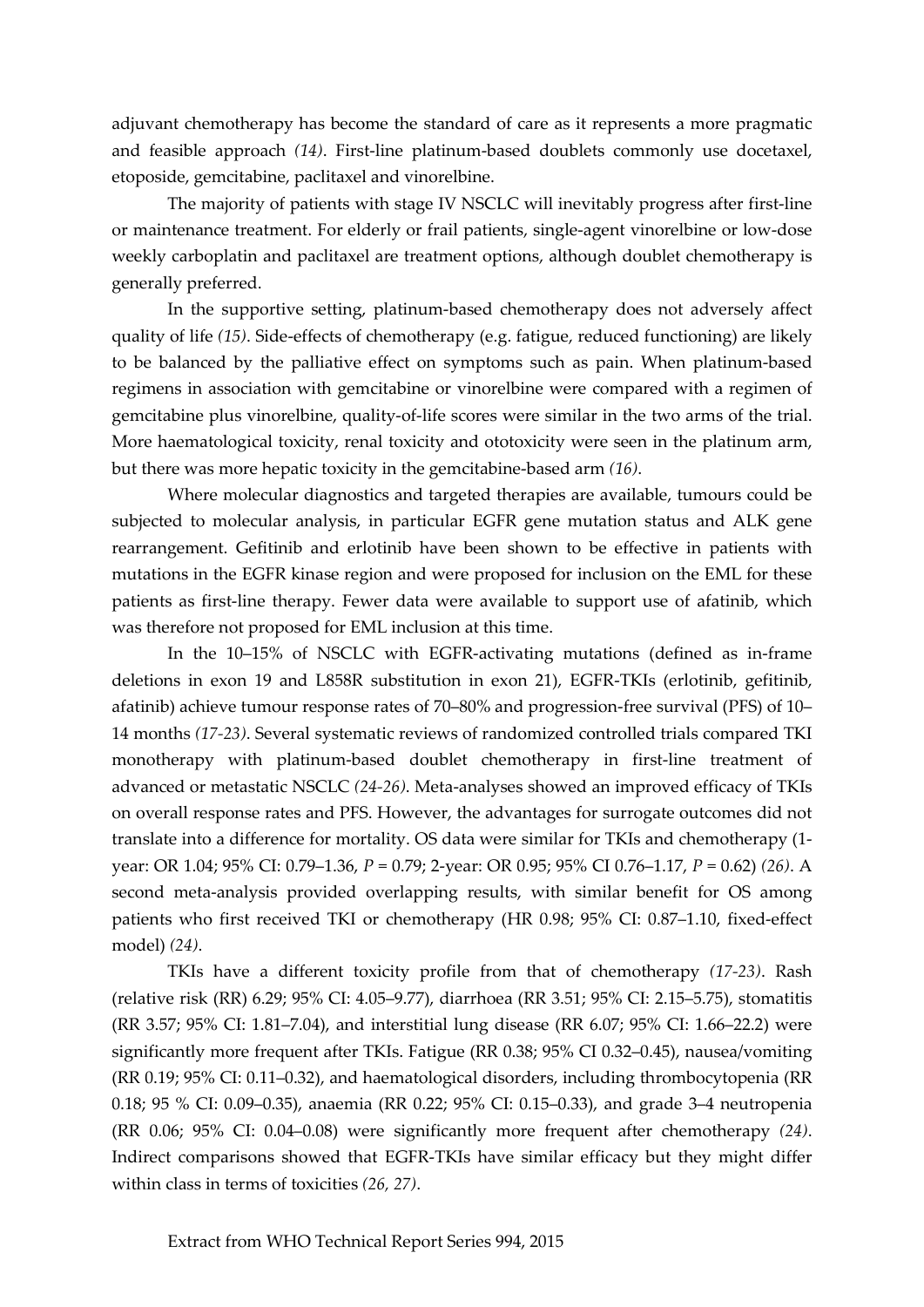For patients with ALK gene rearrangements, first-line crizotinib has been associated with a tumour response rate of 71% and PFS of 11.9 months *(28).* Patients with driver oncogenes who failed to receive a targeted therapy previously may be treated with EGFR-TKIs or crizotinib as salvage therapy *(29, 30)*. When compared with chemotherapy, there are improvements in quality of life and PFS, but no significant improvements in OS among patients given crizotinib *(31, 32)*. Since there is, as yet, no clear evidence of an effect to extend OS, crizotinib was not proposed for inclusion in the EML at this time.

# *Harms and toxicity considerations*

Because of the multitude of couplet options available for treatment of NSCLC, chemotherapeutic-specific harms and toxicities for this briefing are described below by drug or drug class rather than by regimen.

# **Platinum agents**

Platinum agents, including cisplatin and carboplatin, cause myelosuppression with doselimiting thrombocytopenia, and can also cause ototoxicity and asthenia. Nausea and vomiting occur in almost all patients treated with cisplatin and carboplatin and is often severe, necessitating the use of antiemetic medications. Renal toxicity caused by cisplatin can be significant and may result in electrolyte abnormalities. Intravenous hydration both before and after administration of cisplatin is necessary to reduce the incidence of renal toxicity *(33)*. Notably, carboplatin causes less nephrotoxicity, ototoxicity, and nausea and vomiting in this patient population but more frequent severe thrombocytopenia *(34)*.

# **Paclitaxel**

Paclitaxel is associated with high incidences of neutropenia, which is frequently severe (grade 3–4) *(35)*. Paclitaxel can cause hypersensitivity reactions in up to 30% of patients and premedication is required to reduce this risk. Most infusion reactions are mild and easily managed *(36)*. Paclitaxel causes universal alopecia and many patients experience peripheral neuropathy; both of which are reversible.

## **Gemcitabine**

Gemcitabine frequently causes myelosuppression with dose-limiting thrombocytopenia and leukopenia and associated risk of infection. Gemcitabine is also associated with increased hepatic transaminases, which may lead to more severe hepatotoxicity in up to 10% of patients. Many patients experience oedema and dyspnoea *(37)*.

## **Vinorelbine**

Vinorelbine often causes severe neutropenia and granulocytopenia, which increase patients' risk of infection. Like other vinca alkaloids, vinorelbine also frequently causes constipation. It is a strong vesicant and care must be taken to avoid extravasation and associated tissue damage *(38)*.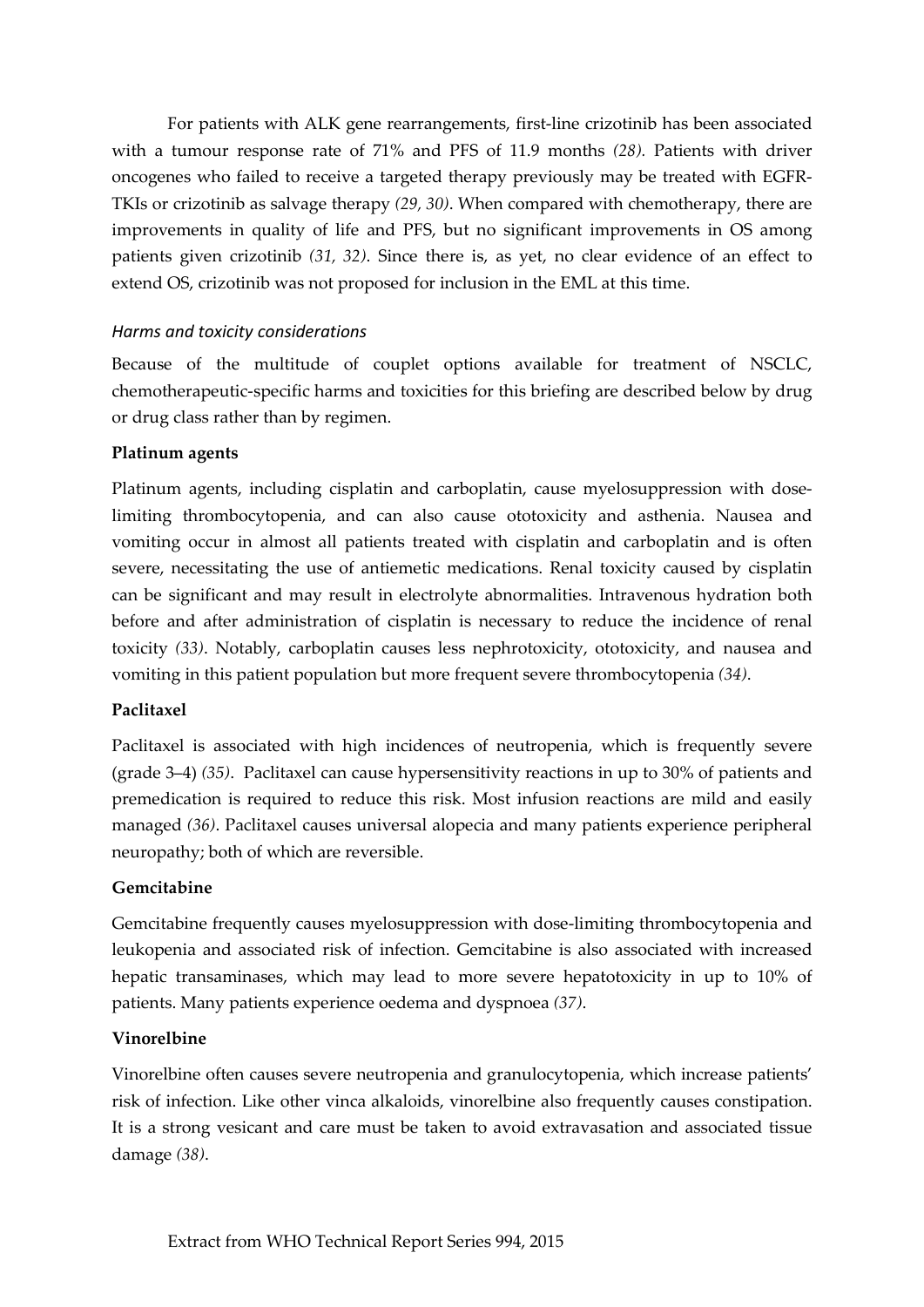## **Etoposide**

The most frequent dose-limiting toxicity for etoposide is myelosuppression, primarily leukopenia, which can be grade 3–4 in >10% of patients. A small percentage (up to 2%) of patients receiving intravenous etoposide experience hypersensitivity reactions, which may include angioedema, bronchospasm and/or chest discomfort. Etoposide also causes reversible alopecia in up to 60% of patients *(39)*. The use of etoposide has been associated with a small but increased risk of secondary cancers.

### **EGFR tyrosine kinase inhibitors**

EGFR tyrosine kinase inhibitors are well tolerated by many patients. Agents have similar toxicity profiles, although the incidence of toxicity depends on the drug. Diarrhoea is common, occurring in more than 60% of patients treated with EGFR-TKIs. Rarely, more severe gastrointestinal toxicity, including perforation, can occur, particularly with erlotinib. All agents are associated with characteristic dermatological toxicity and rash, and they may also cause hepatic toxicity and increased hepatic transaminases. Although the incidence is small, hepatic failure and hepatorenal syndrome have been reported in patients treated with erlotinib *(40-42)*.

### **Recommendations**

On the basis of the evidence presented in the application, the Expert Committee endorsed etoposide, carboplatin and paclitaxel (already included on the complementary list) for use in the treatment of non-small cell lung cancer. The Committee also recommended the addition of vinorelbine, gemcitabine and cisplatin to the complementary list for this indication. The Committee noted that cisplatin is the preferred platinum agent for use in adjuvant treatment and as a radio-sensitizer.

The Committee noted that combination chemotherapy with the regimens described in the application has been associated with modest improvements in overall survival and improved quality of life during extended survival.

The Committee did not recommend addition of the TKIs gefitinib and erlotinib to the complementary list of the EML for the treatment of non-small cell lung cancer. The Committee acknowledged that, while individual patients with a drug-sensitive EGFR mutation may derive a substantial extension of life, the average increase in progression-free survival was modest (3–4 months). The Committee considered that substantial infrastructure would be required to establish routine and reliable molecular testing for EGFR mutations in NSCLC. The Committee considered it was neither practical nor cost–effective to establish molecular testing, and therefore the use of tyrosine kinase inhibitors as essential medicines for this disease could not be supported at this time. Afatinib and crizotinib were not proposed for inclusion by applicants or recommended by the Expert Committee.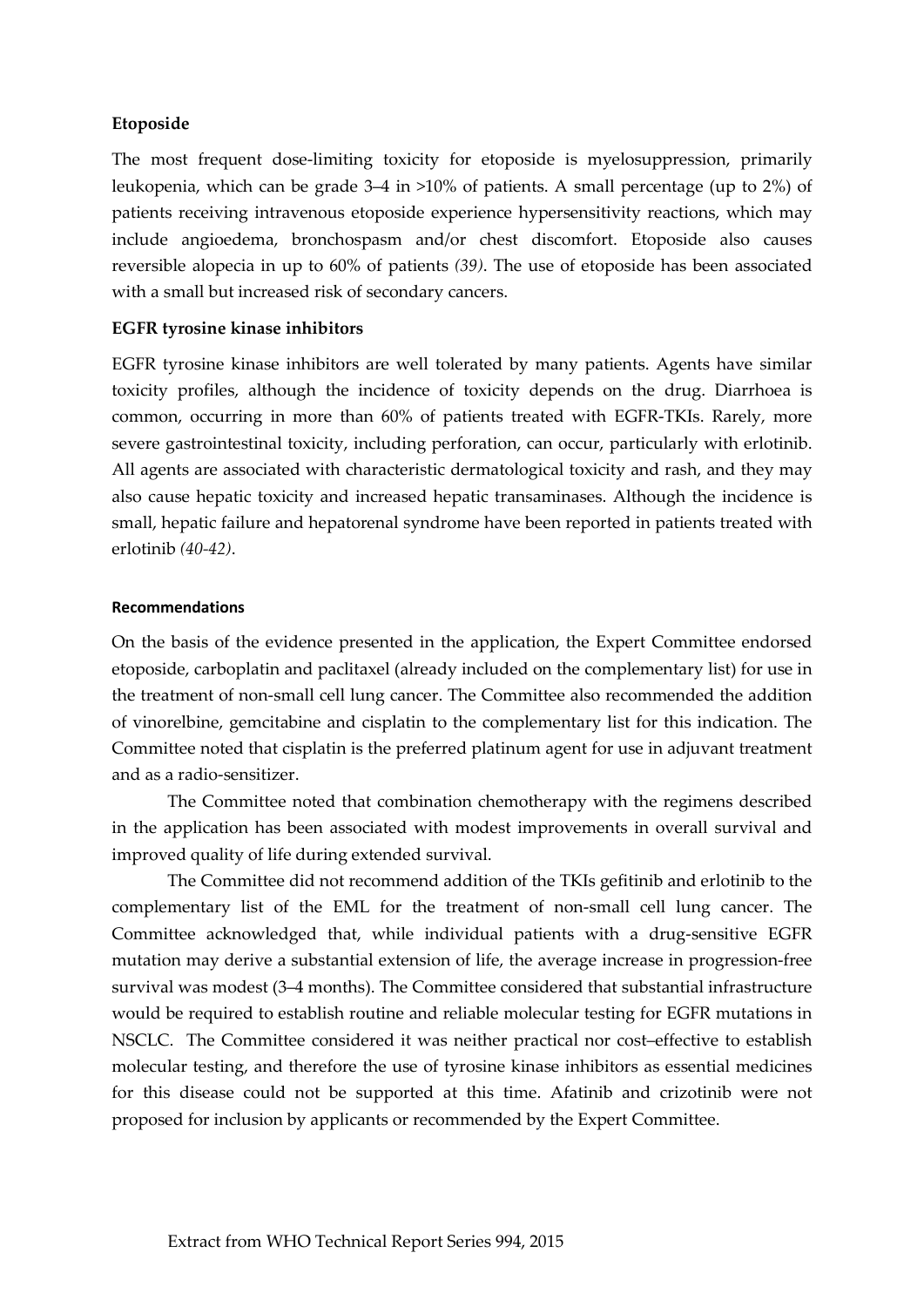1. Fitzmaurice C, Dicker D, Pain A, Hamavid H, Moradi-Lakeh M, MacIntyre MF, et al. The Global Burden of Cancer 2013. JAMA Oncol. 2015;1(4):505-27.

2. Devesa SS, Bray F, Vizcaino AP, Parkin DM. International lung cancer trends by histologic type: male:female differences diminishing and adenocarcinoma rates rising. Int J Cancer. 2005;117(2):294-9.

3. Siegel R, DeSantis C, Virgo K, Stein K, Mariotto A, Smith T, et al. Cancer treatment and survivorship statistics, 2012. CA Cancer J Clin. 2012;62(4):220-41.

4. Ferlay J, Soerjomataram I, Ervik M, Dikshit R, Eser S, Mathers C, et al. GLOBOCAN 2012 v1.0, Cancer Incidence and Mortality Worldwide: IARC CancerBase No. 11 [Internet]. Lyon, France: International Agency for Research on Cancer; 2013 [Available from: [http://globocan.iarc.fr.](http://globocan.iarc.fr/)

5. Bishop JA, Teruya-Feldstein J, Westra WH, Pelosi G, Travis WD, Rekhtman N. p40 (DeltaNp63) is superior to p63 for the diagnosis of pulmonary squamous cell carcinoma. Mod Pathol. 2012;25(3):405-15.

6. King JE, Thatcher N, Pickering CA, Hasleton PS. Sensitivity and specificity of immunohistochemical markers used in the diagnosis of epithelioid mesothelioma: a detailed systematic analysis using published data. Histopathology. 2006;48(3):223-32.

7. Lindeman NI, Cagle PT, Beasley MB, Chitale DA, Dacic S, Giaccone G, et al. Molecular testing guideline for selection of lung cancer patients for EGFR and ALK tyrosine kinase inhibitors: guideline from the College of American Pathologists, International Association for the Study of Lung Cancer, and Association for Molecular Pathology. Arch Pathol Lab Med. 2013;137(6):828-60.

8. Di Maio M, Chiodini P, Georgoulias V, Hatzidaki D, Takeda K, Wachters FM, et al. Meta-analysis of single-agent chemotherapy compared with combination chemotherapy as second-line treatment of advanced non-small-cell lung cancer. J Clin Oncol. 2009;27(11):1836-43.

9. Pignon JP, Tribodet H, Scagliotti GV, Douillard JY, Shepherd FA, Stephens RJ, et al. Lung adjuvant cisplatin evaluation: a pooled analysis by the LACE Collaborative Group. J Clin Oncol. 2008;26(21):3552-9.

10. Arriagada R, Auperin A, Burdett S, Higgins JP, Johnson DH, Le Chevalier T, et al. Adjuvant chemotherapy, with or without postoperative radiotherapy, in operable nonsmall-cell lung cancer: two meta-analyses of individual patient data. Lancet. 2010;375(9722):1267-77.

11. Pujol JL, Barlesi F, Daures JP. Should chemotherapy combinations for advanced nonsmall cell lung cancer be platinum-based? A meta-analysis of phase III randomized trials. Lung Cancer. 2006;51(3):335-45.

12. Chemotherapy in addition to supportive care improves survival in advanced nonsmall-cell lung cancer: a systematic review and meta-analysis of individual patient data from 16 randomized controlled trials. J Clin Oncol. 2008;26(28):4617-25.

13. Lim E, Harris G, Patel A, Adachi I, Edmonds L, Song F. Preoperative versus postoperative chemotherapy in patients with resectable non-small cell lung cancer: systematic review and indirect comparison meta-analysis of randomized trials. J Thorac Oncol. 2009;4(11):1380-8.

14. Reck M, Heigener DF, Mok T, Soria JC, Rabe KF. Management of non-small-cell lung cancer: recent developments. Lancet. 2013;382(9893):709-19.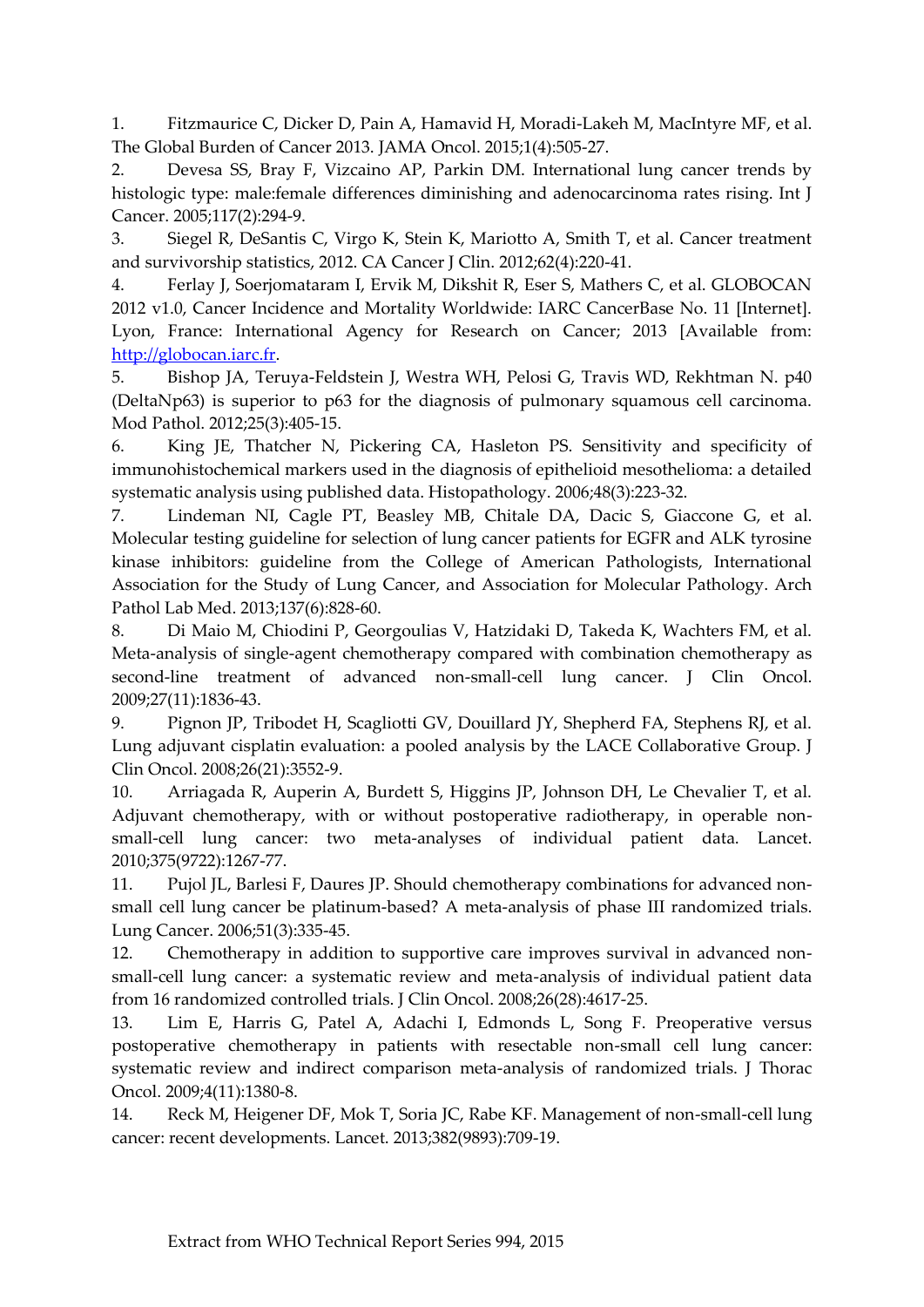15. Spiro SG, Rudd RM, Souhami RL, Brown J, Fairlamb DJ, Gower NH, et al. Chemotherapy versus supportive care in advanced non-small cell lung cancer: improved survival without detriment to quality of life. Thorax. 2004;59(10):828-36.

16. Gridelli C, Gallo C, Shepherd FA, Illiano A, Piantedosi F, Robbiati SF, et al. Gemcitabine plus vinorelbine compared with cisplatin plus vinorelbine or cisplatin plus gemcitabine for advanced non-small-cell lung cancer: a phase III trial of the Italian GEMVIN Investigators and the National Cancer Institute of Canada Clinical Trials Group. J Clin Oncol. 2003;21(16):3025-34.

17. Mok TS, Wu YL, Thongprasert S, Yang CH, Chu DT, Saijo N, et al. Gefitinib or carboplatin-paclitaxel in pulmonary adenocarcinoma. N Engl J Med. 2009;361(10):947-57.

18. Maemondo M, Inoue A, Kobayashi K, Sugawara S, Oizumi S, Isobe H, et al. Gefitinib or chemotherapy for non-small-cell lung cancer with mutated EGFR. N Engl J Med. 2010;362(25):2380-8.

19. Mitsudomi T, Morita S, Yatabe Y, Negoro S, Okamoto I, Tsurutani J, et al. Gefitinib versus cisplatin plus docetaxel in patients with non-small-cell lung cancer harbouring mutations of the epidermal growth factor receptor (WJTOG3405): an open label, randomised phase 3 trial. Lancet Oncol. 2010;11(2):121-8.

20. Rosell R, Carcereny E, Gervais R, Vergnenegre A, Massuti B, Felip E, et al. Erlotinib versus standard chemotherapy as first-line treatment for European patients with advanced EGFR mutation-positive non-small-cell lung cancer (EURTAC): a multicentre, open-label, randomised phase 3 trial. Lancet Oncol. 2012;13(3):239-46.

21. Wu YL, Zhou C, Hu CP, Feng J, Lu S, Huang Y, et al. Afatinib versus cisplatin plus gemcitabine for first-line treatment of Asian patients with advanced non-small-cell lung cancer harbouring EGFR mutations (LUX-Lung 6): an open-label, randomised phase 3 trial. Lancet Oncol. 2014;15(2):213-22.

22. Yang JC-H, Sequist LV, Schuler MH, Mok T, Yamamoto N, O'Byrne KJ, et al. Overall survival (OS) in patients (pts) with advanced non-small cell lung cancer (NSCLC) harboring common (Del19/L858R) epidermal growth factor receptor mutations (EGFR mut): Pooled analysis of two large open-label phase III studies (LUX-Lung 3 [LL3] and LUX-Lung 6 [LL6]) comparing afatinib with chemotherapy (CT). ASCO Meeting Abstracts. 2014;32(15\_suppl):8004.

23. Zhou C, Wu YL, Chen G, Feng J, Liu XQ, Wang C, et al. Erlotinib versus chemotherapy as first-line treatment for patients with advanced EGFR mutation-positive non-small-cell lung cancer (OPTIMAL, CTONG-0802): a multicentre, open-label, randomised, phase 3 study. Lancet Oncol. 2011;12(8):735-42.

24. Guetz GD, Landre T, Uzzan B, Chouahnia K, Nicolas P, Morere JF. Is There a Survival Benefit of First-Line Epidermal Growth Factor Receptor Tyrosine-Kinase Inhibitor Monotherapy Versus Chemotherapy in Patients with Advanced Non-Small-Cell Lung Cancer?: A Meta-Analysis. Target Oncol. 2015.

25. Lee CK, Brown C, Gralla RJ, Hirsh V, Thongprasert S, Tsai CM, et al. Impact of EGFR inhibitor in non-small cell lung cancer on progression-free and overall survival: a metaanalysis. J Natl Cancer Inst. 2013;105(9):595-605.

26. Liang W, Wu X, Fang W, Zhao Y, Yang Y, Hu Z, et al. Network meta-analysis of erlotinib, gefitinib, afatinib and icotinib in patients with advanced non-small-cell lung cancer harboring EGFR mutations. PLoS One. 2014;9(2):e85245.

27. Haspinger ER, Agustoni F, Torri V, Gelsomino F, Platania M, Zilembo N, et al. Is there evidence for different effects among EGFR-TKIs? Systematic review and meta-analysis